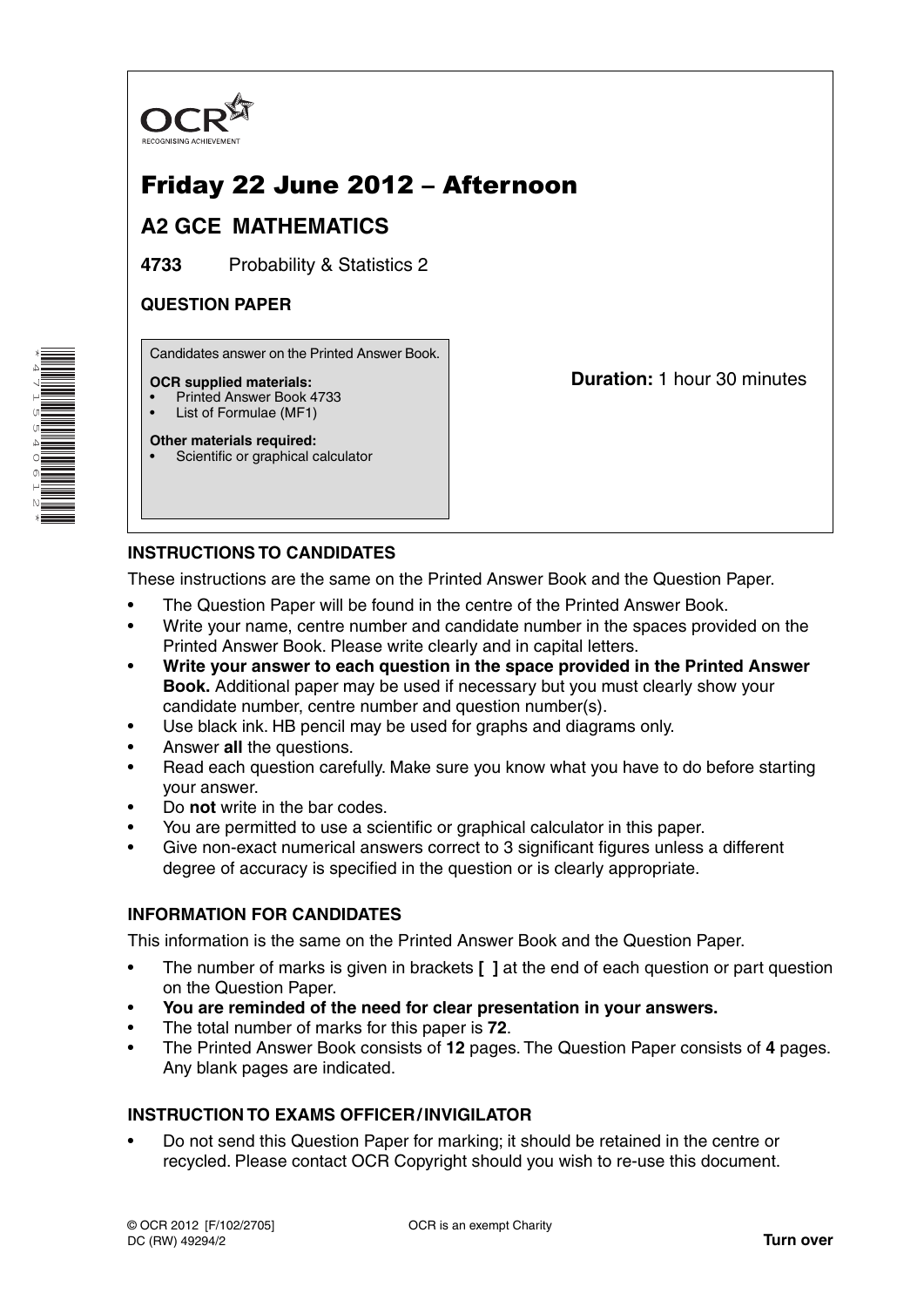- **1** In one day's production, a machine produces 1000 CDs. Explain how to take a random sample of 15 CDs chosen from one day's production. **[2]**
- **2** (i) For the continuous random variable *V*, it is known that  $E(V) = 72.0$ . The mean of a random sample of 40 observations of *V* is denoted by  $\overline{V}$ . Given that  $P(\overline{V} < 71.2) = 0.35$ , estimate the value of Var(*V*). [4]
	- **(ii)** Explain why you need to use the Central Limit Theorem in part **(i)**, and why its use is justified. **[2]**
- **3** It is known that on average one person in three prefers the colour of a certain object to be blue. In a psychological test, 12 randomly chosen people were seated in a room with blue walls, and asked to state independently which colour they preferred for the object. Seven of the 12 people said that they preferred blue. Carry out a significance test, at the 5% level, of whether the statement "on average one person in three prefers the colour of the object to be blue" is true for people who are seated in a room with blue walls. **[7]**
- **4** In a rock, small crystal formations occur at a constant average rate of 3.2 per cubic metre.
	- **(i)** State a further assumption needed to model the number of crystal formations in a fixed volume of rock by a Poisson distribution. **[1]**

In the remainder of the question, you should assume that a Poisson model is appropriate.

- **(ii)** Calculate the probability that in one cubic metre of rock there are exactly 5 crystal formations. **[2]**
- **(iii)** Calculate the probability that in 0.74 cubic metres of rock there are at least 3 crystal formations. **[3]**
- **(iv)** Use a suitable approximation to calculate the probability that in 10 cubic metres of rock there are at least 36 crystal formations. **[5]**
- **5** The acidity *A* (measured in pH) of soil of a particular type has a normal distribution. The pH values of a random sample of 80 soil samples from a certain region can be summarised as

$$
\Sigma a = 496, \qquad \Sigma a^2 = 3126.
$$

Test, at the 10% significance level, whether in this region the mean pH of soil is 6.1. **[11]**

- **6** At a tourist car park, a survey is made of the regions from which cars come.
	- **(i)** It is given that 40% of cars come from the London region. Use a suitable approximation to find the probability that, in a random sample of 32 cars, more than 17 come from the London region. Justify your approximation. **[7]**
	- **(ii)** It is given that 1% of cars come from France. Use a suitable approximation to find the probability that, in a random sample of 90 cars, exactly 3 come from France. **[4]**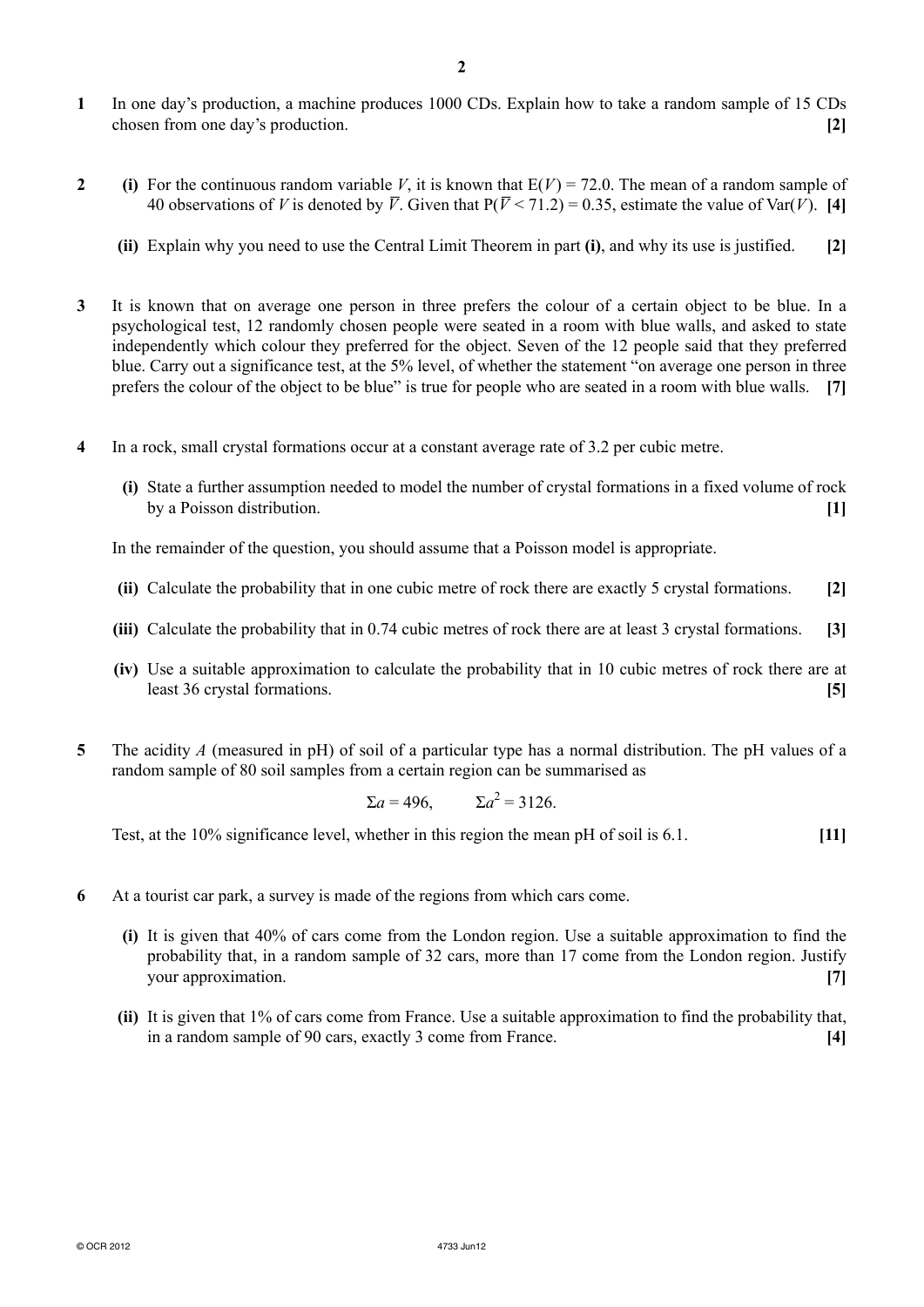**7** The continuous random variable *X* has probability density function

$$
f(x) = \begin{cases} kx^2 & 0 \le x \le a, \\ 0 & \text{otherwise,} \end{cases}
$$

where *a* and *k* are constants.

**(i)** Sketch the graph of  $y = f(x)$  and explain in non-technical language what this tells you about *X*. [3]

(ii) Given that 
$$
E(X) = 4.5
$$
, find

- **(a)** the value of *a*,  $[6]$
- **(b)** Var(*X* ). **[3]**
- **8** The random variable *X* has the distribution N( $\mu$ , 8<sup>2</sup>). A test is carried out, at the 5% significance level, of H<sub>0</sub>:  $\mu$  = 30 against H<sub>1</sub>:  $\mu$  > 30, based on a random sample of size 18.
	- **(i)** Find the critical region for the test. **[4]**
- (ii) If  $\mu = 30$  and the outcome of the test is that H<sub>0</sub> is rejected, state the type of error that is made. [1]

On a particular day this test is carried out independently a total of 20 times, and for 4 of these tests the outcome is that  $H_0$  is rejected. It is known that the value of  $\mu$  remains the same throughout these 20 tests.

- (iii) Find the probability that H<sub>0</sub> is rejected at least 4 times if  $\mu$  = 30. Hence state whether you think that  $\mu = 30$ , giving a reason. **[3]** 
	- **(iv)** Given that the probability of making an error of the type different from that stated in part **(ii)** is 0.4, calculate the actual value of  $\mu$ , giving your answer correct to 4 significant figures.  $[4]$